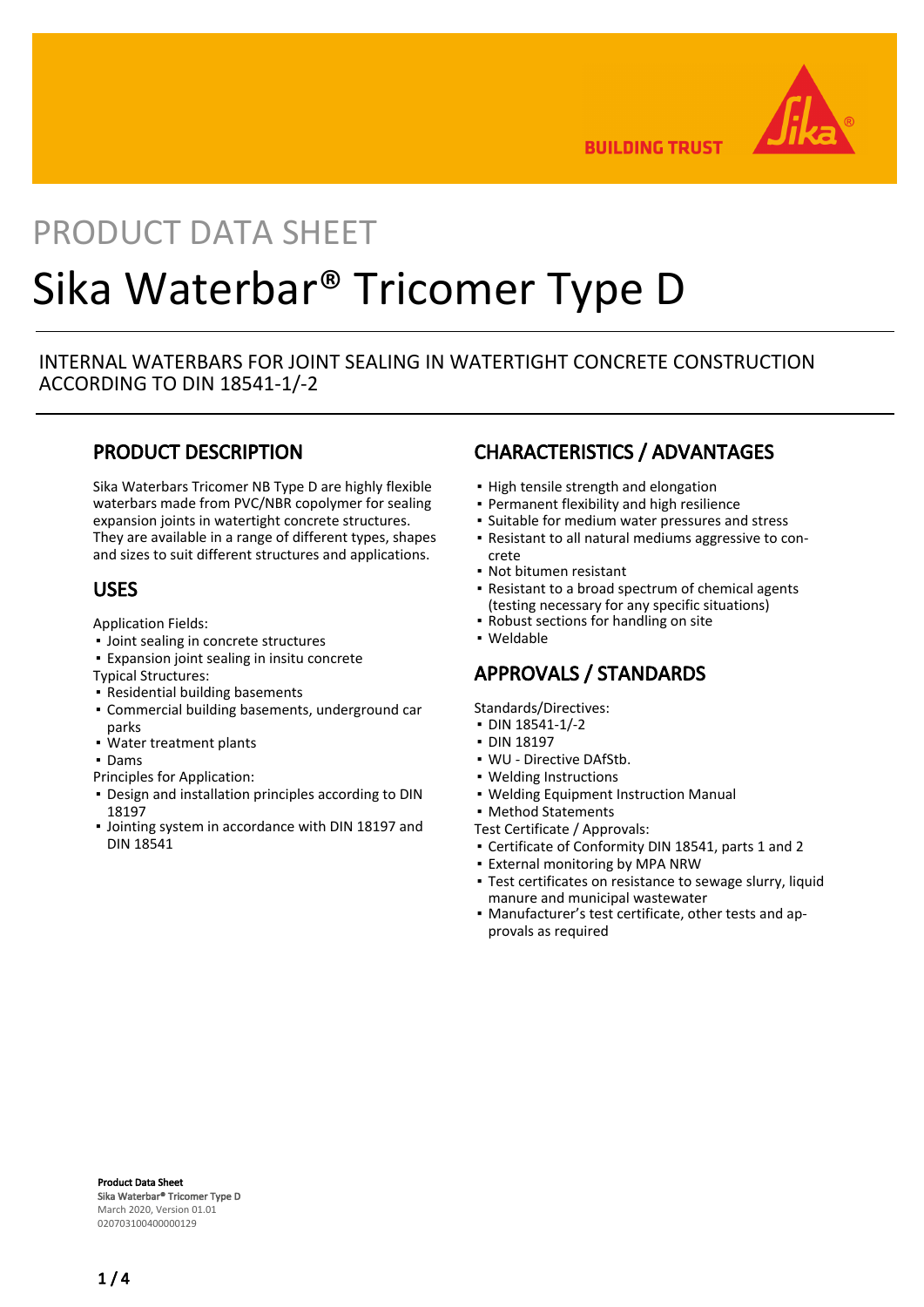# PRODUCT INFORMATION

| <b>Chemical Base</b>      | Tricomer NB = thermoplastic copolymer based on PVC-P with NBR, not<br>bitumen resistant.                                                                                                                                                                                                                                                                                                                                                                                                                                                                                                                                                                                                                                                                                                                                                                                                                                                                                                     |  |  |
|---------------------------|----------------------------------------------------------------------------------------------------------------------------------------------------------------------------------------------------------------------------------------------------------------------------------------------------------------------------------------------------------------------------------------------------------------------------------------------------------------------------------------------------------------------------------------------------------------------------------------------------------------------------------------------------------------------------------------------------------------------------------------------------------------------------------------------------------------------------------------------------------------------------------------------------------------------------------------------------------------------------------------------|--|--|
| Packaging                 | • Standard rolls 20 or 25 m dependent on profile, on euro or disposable<br>pallets<br>- Prefabricated formpieces supplied on euro or disposable pallets depend-<br>ent on size                                                                                                                                                                                                                                                                                                                                                                                                                                                                                                                                                                                                                                                                                                                                                                                                               |  |  |
| Appearance / Colour       | <b>Black</b>                                                                                                                                                                                                                                                                                                                                                                                                                                                                                                                                                                                                                                                                                                                                                                                                                                                                                                                                                                                 |  |  |
| <b>Shelf Life</b>         | The product does not expire if stored correctly                                                                                                                                                                                                                                                                                                                                                                                                                                                                                                                                                                                                                                                                                                                                                                                                                                                                                                                                              |  |  |
| <b>Storage Conditions</b> | • To be stored on the pallets as supplied on a flat base<br>• For long-term storage $\geq 6$ months in enclosed areas: The storage area<br>should be covered, cool, dry, free from dust and moderately ventilated.<br>The Tricomer waterstops must be protected from heat sources and<br>strong artificial lights with a high UV content<br>• Short-term storage > 6 weeks and < 6 months in enclosed areas on con-<br>struction sites, outdoors: As for long-term storage i.e, in dry storage pro-<br>tected by suitable covers from direct sunlight, snow and ice or any other<br>form of contamination, store separate from other potentially harmful<br>materials, plant and equipment such as structural steel, reinforcement or<br>fuels etc., store away from traffic and site roads in a dry area<br>■ Short-term storage ≤ 6 weeks on construction sites, outdoors: Protected<br>from contamination or damage, Protected by suitable covers from strong<br>sunlight and snow or ice |  |  |

# TECHNICAL INFORMATION

| <b>Shore A Hardness</b>    | $67 \pm 5$                | <b>DIN 53505</b>                                                                                                                                                                                                                                          |  |  |
|----------------------------|---------------------------|-----------------------------------------------------------------------------------------------------------------------------------------------------------------------------------------------------------------------------------------------------------|--|--|
| <b>Tensile Strength</b>    | $\geq 10$ MPa             | <b>DIN EN ISO 527-2</b>                                                                                                                                                                                                                                   |  |  |
| Elongation                 | $\geq$ 350 %              | <b>DIN EN ISO 527-2</b>                                                                                                                                                                                                                                   |  |  |
| <b>Tear Strength</b>       | $\geq$ 12 N/mm            | <b>DIN ISO34-1</b>                                                                                                                                                                                                                                        |  |  |
| <b>Chemical Resistance</b> |                           | Exposure to different temperatures and chemicals:<br>For special stresses or exposure to different temperatures and/or chemical<br>mediums outside the substances or situations specifically defined in DIN<br>4033, separate tests are always necessary. |  |  |
| <b>Service Temperature</b> | For pressurised water     | $-20^{\circ}$ C bis + 40 $^{\circ}$ C                                                                                                                                                                                                                     |  |  |
|                            | For non pressurised water | $-20^{\circ}$ C bis + 60 $^{\circ}$ C                                                                                                                                                                                                                     |  |  |



**BUILDING TRUST**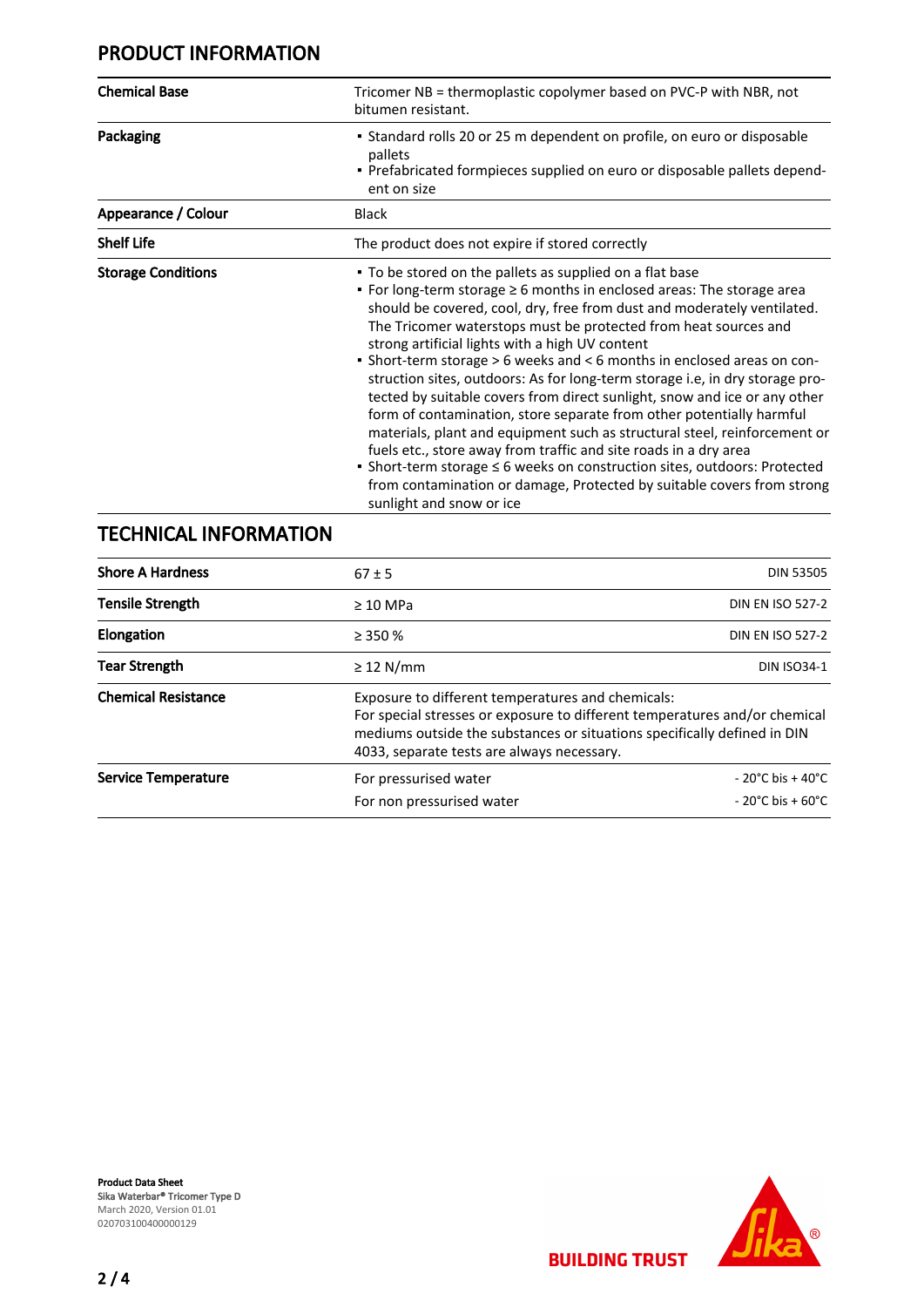System Structure Forms:

The limits of water pressure and stress given in the tables below apply to standard uses without specific additional testing. Different values may be used when precise information on all of the relevant stresses and structural requirements are available.

|                                             | ς                           |                                                            |                                       |                            | S                                         |  |  |
|---------------------------------------------|-----------------------------|------------------------------------------------------------|---------------------------------------|----------------------------|-------------------------------------------|--|--|
|                                             |                             |                                                            |                                       |                            |                                           |  |  |
|                                             |                             |                                                            |                                       |                            |                                           |  |  |
| Total width Width of<br>(mm)<br>a           | expansion<br>part (mm)<br>b | <b>Thickness</b><br>(mm)<br>C                              | Width of<br>sealing<br>part (mm)<br>S | Water<br>pressure<br>(bar) | <b>Resulting</b><br>movement<br>$Vr$ (mm) |  |  |
| D 240                                       |                             |                                                            |                                       |                            |                                           |  |  |
| 240                                         | 85                          | 4,5                                                        | 78                                    | 0/0,3                      | 20/10                                     |  |  |
| D 320                                       |                             |                                                            |                                       |                            |                                           |  |  |
| 320                                         | 110                         | 5,5                                                        | 105                                   | 0/1,0                      | 25/15                                     |  |  |
| D <sub>500</sub>                            |                             |                                                            |                                       |                            |                                           |  |  |
| 500                                         | 155                         | 6,5                                                        | 173                                   | 0/1,2                      | 30/15                                     |  |  |
| D 250/6                                     |                             |                                                            |                                       |                            |                                           |  |  |
| 250                                         | 120                         | 6                                                          | 65                                    | 0/0,36                     | 20/10                                     |  |  |
| D 320/6                                     |                             |                                                            |                                       |                            |                                           |  |  |
| 320                                         | 170                         | 6                                                          | 75                                    | 0/1,1                      | 25/15                                     |  |  |
| D 250/9                                     |                             |                                                            |                                       |                            |                                           |  |  |
| 250                                         | 120                         | 9                                                          | 65                                    | 0/0,45                     | 20/15                                     |  |  |
| D 320/9                                     |                             |                                                            |                                       |                            |                                           |  |  |
| 320                                         | 120                         | 9                                                          | 100                                   | 0/1,5                      | 25/15                                     |  |  |
|                                             |                             |                                                            |                                       |                            |                                           |  |  |
| D 260 TS<br>260                             | 125                         | 7/9                                                        | 68                                    | $--- 1)$                   | $--- 1)$                                  |  |  |
|                                             |                             |                                                            |                                       |                            |                                           |  |  |
| D 400/11                                    |                             |                                                            |                                       |                            |                                           |  |  |
| 400                                         | 195                         | 10/11                                                      | 103                                   | $--- 1)$                   | $--- 1)$                                  |  |  |
| <sup>1</sup> ) Special project-related data |                             | Vr = Resulting movement Vr = $(v_x^2 + v_y^2 + v_z^2)$ 1/2 |                                       |                            |                                           |  |  |

Product Data Sheet Sika Waterbar® Tricomer Type D March 2020, Version 01.01 020703100400000129



**BUILDING TRUST** 

3 / 4